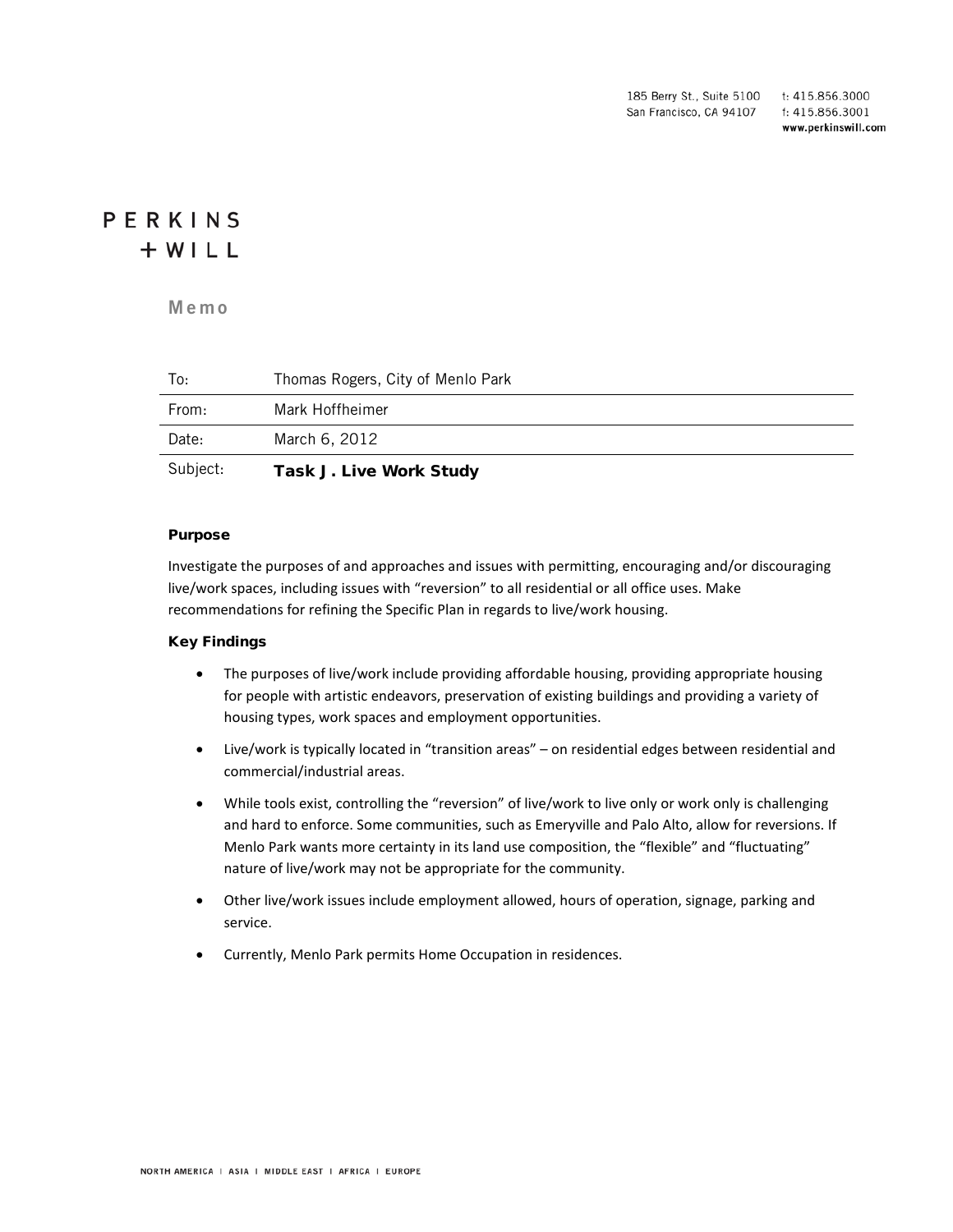## Recommendations for Specific Plan Revisions

- Make no revisions to the Specific Plan regarding live/work. That is, remain silent on live/work, as the Specific Plan does now.
	- o There does not appear to be strong reasons to explicitly include live/work in the Specific Plan area; the City's existing provisions for Home Occupation seem to meet the City's needs.
	- o Because the City's current definition of a Home Occupation is fairly strict, the City at some future time could consider a modification of its definition, applicable to the Specific Plan area, which would allow for expanded use of home occupations, such as allowing for small numbers of employees or the storage of small amounts of stock or commodity.
	- o The City could consider modifying the current definition of home occupation, and/or include live/work units, as part of an update of the City's Housing Element.

## Methodology

Perkins+Will researched the characteristics of live/work, including definitions, land use implications and potential controls to encourage/discourage live/work. Perkins+Will also reviewed policies and codes for live/work of two Bay Area communities: the Cities of Emeryville and Palo Alto. In addition, Perkins+Will spoke with planners at the Cities of San Francisco and Emeryville about their issues and experiences with live/work.

# Discussion of Findings

## **Purpose of Live/Work**

The *Emeryville Municipal Code* states that the purpose of the Live/Work Regulations is to:

- Provide appropriate housing for persons engaged in artistic endeavors;
- Increase the supply of low-income housing, in the form of live/work units; and
- Encourage the preservation of existing buildings which are structurally sound and aesthetically worthy, while protecting the primary uses with each zoning district.

Other reasons for live/work space include<sup>[1](#page-1-0)</sup>:

- Increase the supply of affordable housing;
- Increase the variety of housing types and resident types, creating additional vibrancy in a mixeduse districts;
- Increase the variety of employment opportunities, including small- and medium-sized businesses and "incubator" space for innovative industries; and
- Reduce traffic and green-house emissions by minimizing commutes.

<span id="page-1-0"></span> $1$  The Live/Work Institute, Thomas Dolan Architecture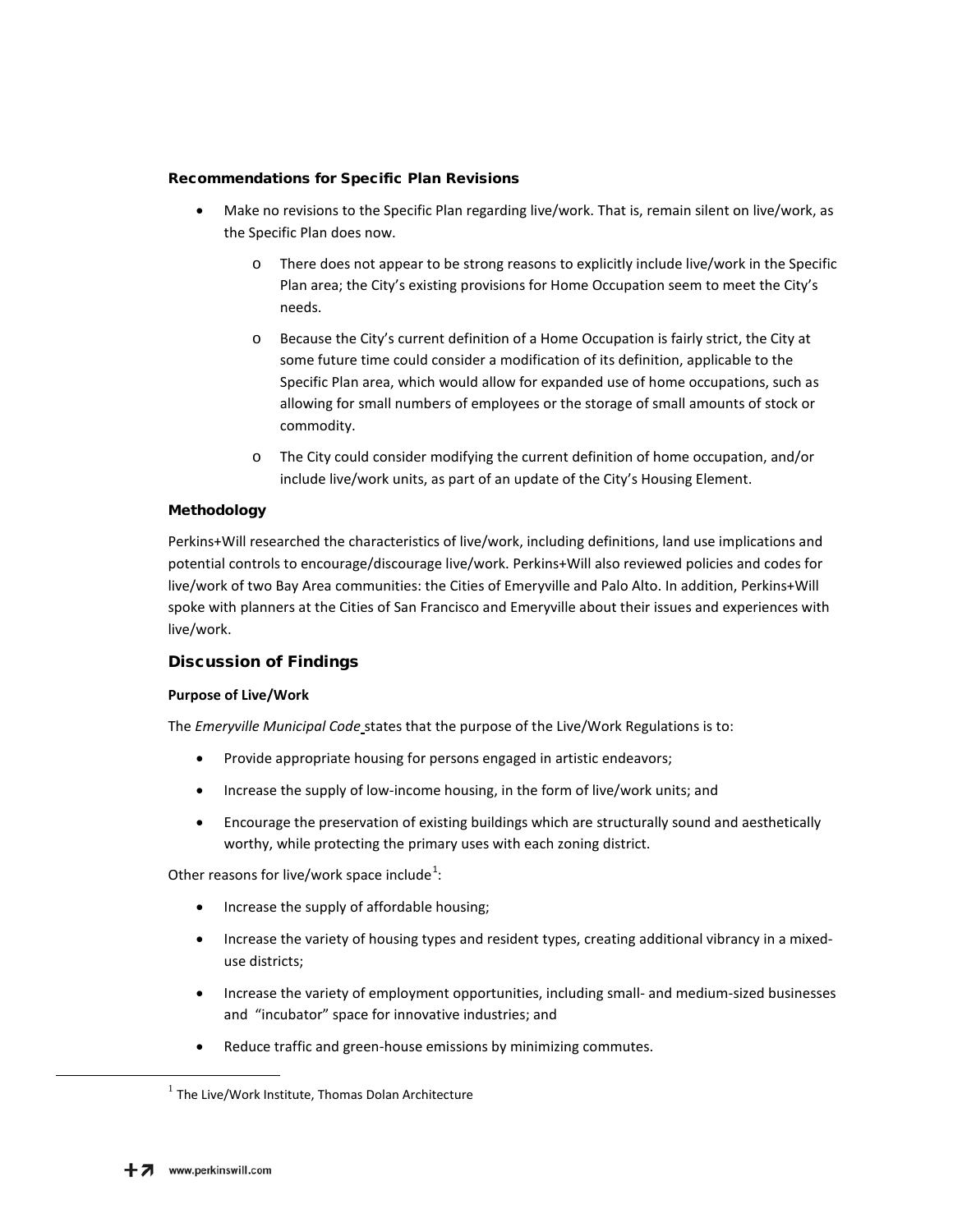Live/work is often located in "under-developed" neighborhoods or in areas transitioning (spatially) between residential and commercial/industrial areas, between downtown commercial and industrial areas or generally on residential neighborhood edges.

The purposes of live/work may not be particularly applicable to the Specific Plan Study Area. The Study Area is in close proximity to residential neighborhoods; there are no appropriate "transition" areas.

Purposes for live/work, such as providing affordable housing, work spaces and housing types, may be accomplished in other ways using convention product types, such as multi-family housing and allowance for Home Occupation.

#### **Types of Live/Work**

There are three types of live/work: Home Occupation, Live/Work and Work/Live.

#### Home Occupation

Home occupation refers to an occupation undertaken at home. The space is clearly a residence, and may or may not contain a workspace, typically in the form of an office or workshop. Reversion to commercial or work only is not desirable and is often not allowed.

Menlo Park permits home occupation in residences with a home occupation permit. Likewise, the City of San Francisco permits home occupation in residences; the City does not permit live/work units.

According to the *Menlo Park Zoning Ordinance* (Section 16.04.340), "home occupation" means any activity conducted on the premises by the occupant of the dwelling as a secondary use in connection therewith, and where there are no advertising signs, no display, no stock or commodity stored or sold on the premises, no employees in connection therewith and no mechanical equipment to be used in connection therein, other than that necessary or convenient for domestic purposes. Such activity shall not be conducted in an accessory building.

## Live/Work

The predominant use of a live/work unit is residential, with commercial activity as a secondary use. Employees and walk-in trade are usually not permitted.

Both Emeryville and Palo Alto permit Live/Work units with certain provisos (discussed below).

#### Work/Live

The predominant use of a work/live unit is commercial, with residential activity as a secondary use. The term work/live means that the needs of the work component take precedence over the quiet enjoyment expectations of residents, in that there may be noise, odors, or other impacts as well as employees, walkin trade or sales. Work/live may increase the need for additional off-street parking.

Work/live may be best suited in existing commercial/industrial areas and is not appropriate for the Specific Plan Study Area.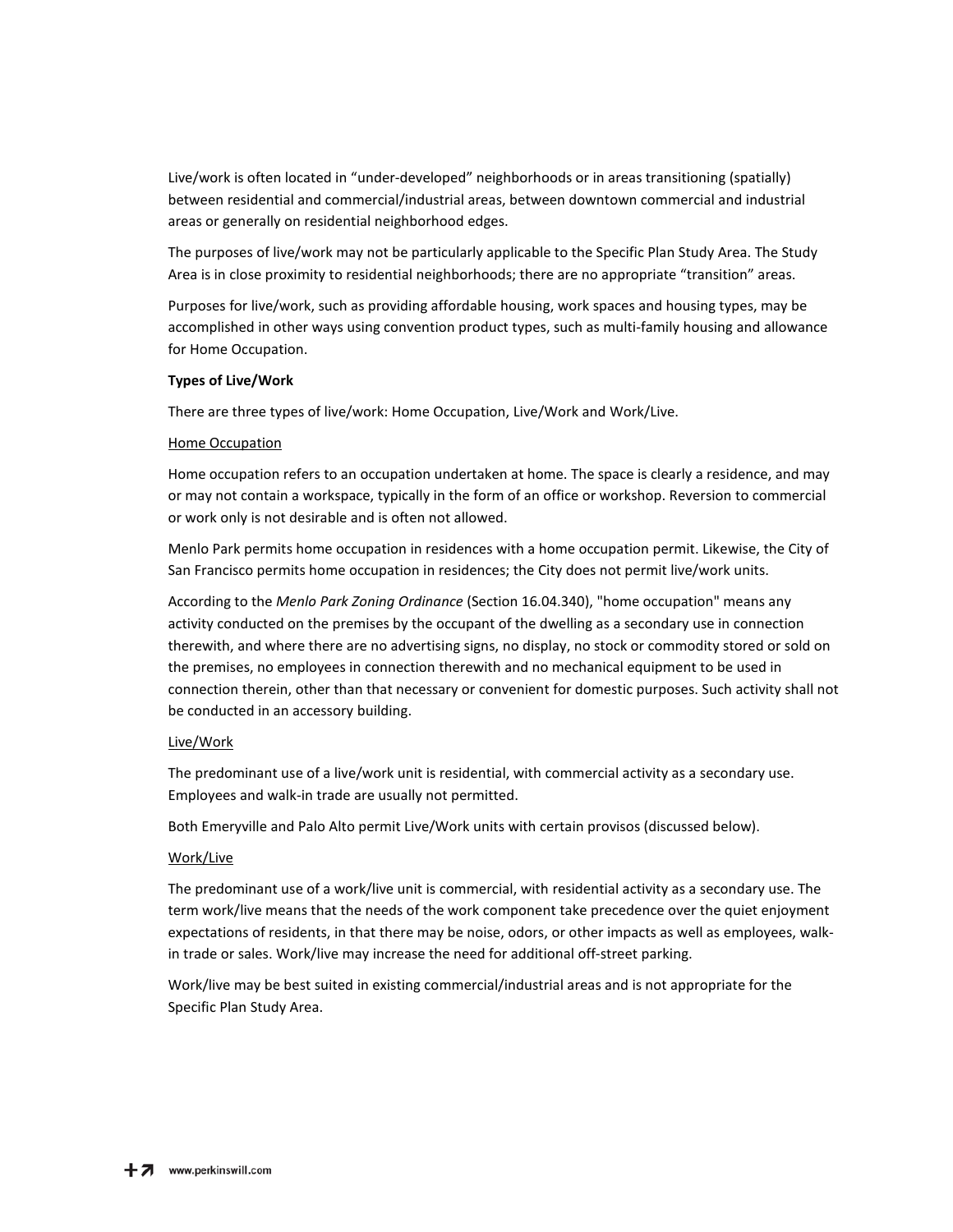#### **Land Use Issues**

There are a number of issues that should be considered with Live/Work units and/or Home Occupation.

#### Land Use Conflicts between Residential and Non-Residential Uses

Land use conflicts between residential and non-residential uses become apparent when live/work is located in industrial zones and its associated noise, odors, traffic and other hazards. Work/live (rather than live/work) units may be more appropriate for these areas.

The City of Emeryville is considering a new Live/Work category called "Heavy Live/Work" intended for industrial areas.

#### "Work" Type

Work type refers to the type of work activities permitted in live/work units. If not specified in an ordinance, the work undertaken may include hazards (materials, odors, hazardous materials, etc.) inappropriate in residential areas.

The City of Palo Alto allows for a variety of commercial activities (see Sample Controls below) but explicitly disallows restaurants, cafes or any business involving the storage or use of hazardous materials in excess of Title 15 of the Municipal Code.

#### "Work" Operations

Because live/work units are places of work, other issues arise which should be carefully considered. Such issues include:

- Employment allowed;
- Hours of operation;
- Signage allowed;
- Customers allowed;
- Storage/warehousing;
- Additional parking for employees and customers, which could be on- or off-site; and
- Service of building, particularly those with on-site stock-in-trade, which can generate truck traffic.

The City of Palo Alto allows for up to two employees who do not reside within the unit.

The City of San Francisco does not permit live/work units within San Francisco, but it does permit Home Occupation. With Home Occupation, the City does not allow employment, signage and customers/walk-in traffic. It restricts the hours of operation and disallows storage of stock-in-trade. The City of San Francisco does allow professional services and those who visit by appointment (e.g. to see an accountant, therapist, etc.).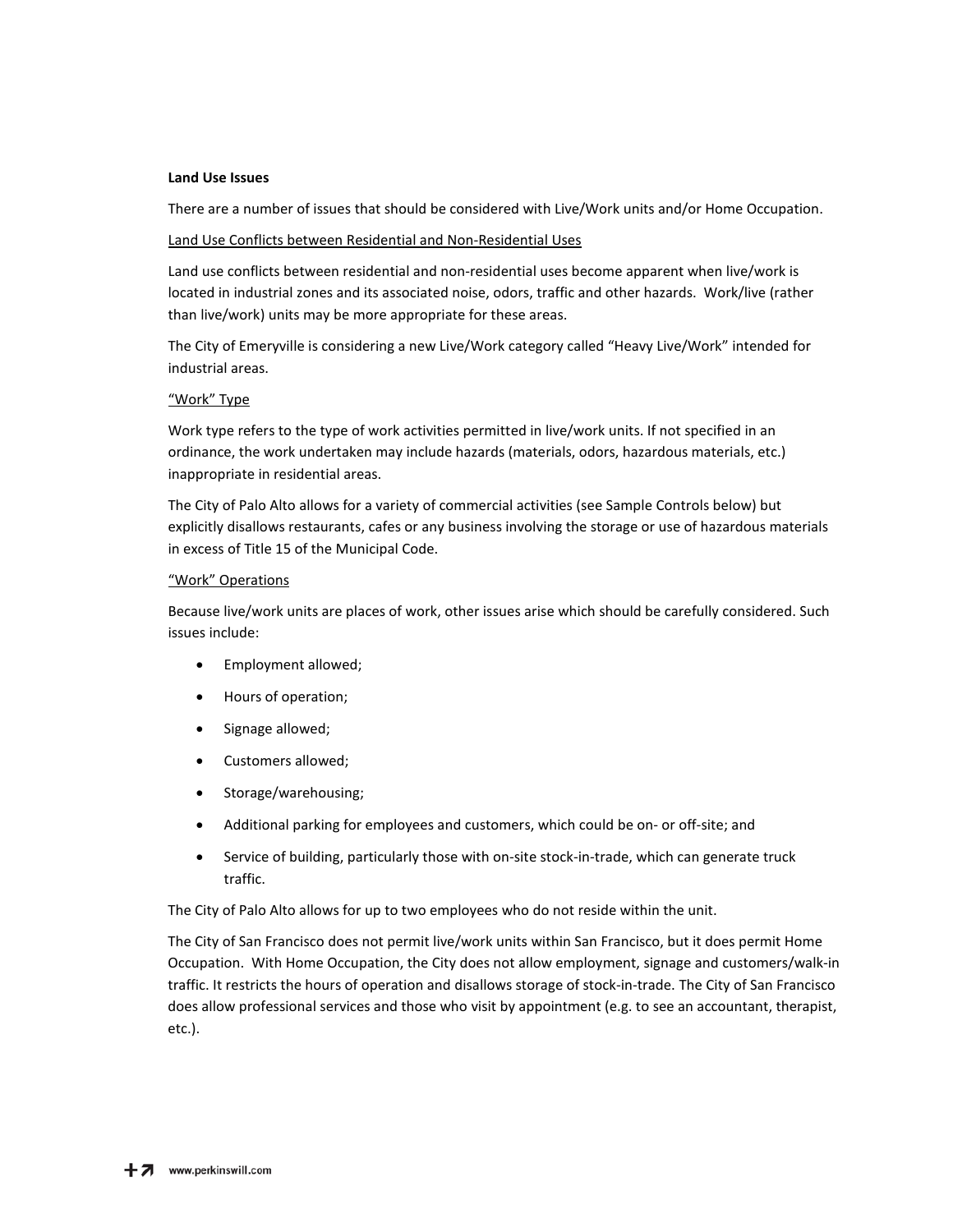## Impact Fees

Live/work units, particularly when they revert to pure residential use, may not generate the amount of developer impact fees for schools and other services, or create the amount of open space, appropriate for residential use.

## Reversion to Pure Residential or Office Use

Challenging to regulate, a live/work unit can "revert" to live only or work only uses. Such a reversion can result in many of the issues summarized above, including increasing student enrollment at local schools.

In Palo Alto, a live/work unit may be converted to an entirely residential unit where residential use on the ground floor is not otherwise prohibited. The City of Emeryville has no policy relating to reversions.

#### Enforcement

Once a live/work unit is permitted, it can be challenging to enforce rules related to reversion, work activity, etc. Cities typically enforce such regulations only in response to a formal complaint.

## **Potential Controls to Encourage/Discourage Live/work**

There are a variety of potential controls for encouraging or discouraging live/work, as summarized below.

- Zone to locate live/work in suitable areas
- Zone for appropriate work activity
- Require conditional use permit (e.g. Emeryville Municipal Code)
- Slow residential reversion through the use of regulations, sanctions/enforcement, financial incentives, tax policy incentives and design of unit for the appropriate level of proximity between living and working spaces.
	- o In general, the limiting of reversions can be challenging to enforce.
- Allow artists to retain control of their spaces through ownership, long-term rent subsidies or the creation – and enforcement – of "Artists Protections Zones", providing long-term affordable live/work
- Designate certain live/work areas as rental only in existing buildings
- Create deed restrictions
- Designate certain areas of a city off-limits for condominium live/work, but appropriate for rental or limited equity coop ownership.
	- o Make part of conditional use permit
- Create incentives for developers to include artists in their projects, through such means as density bonuses, parking requirement relaxations and other building code relaxations.
- Encourage non-profit developers to view low- and moderate income artists as an underserved group deserving of their support through the development of affordable live/work projects.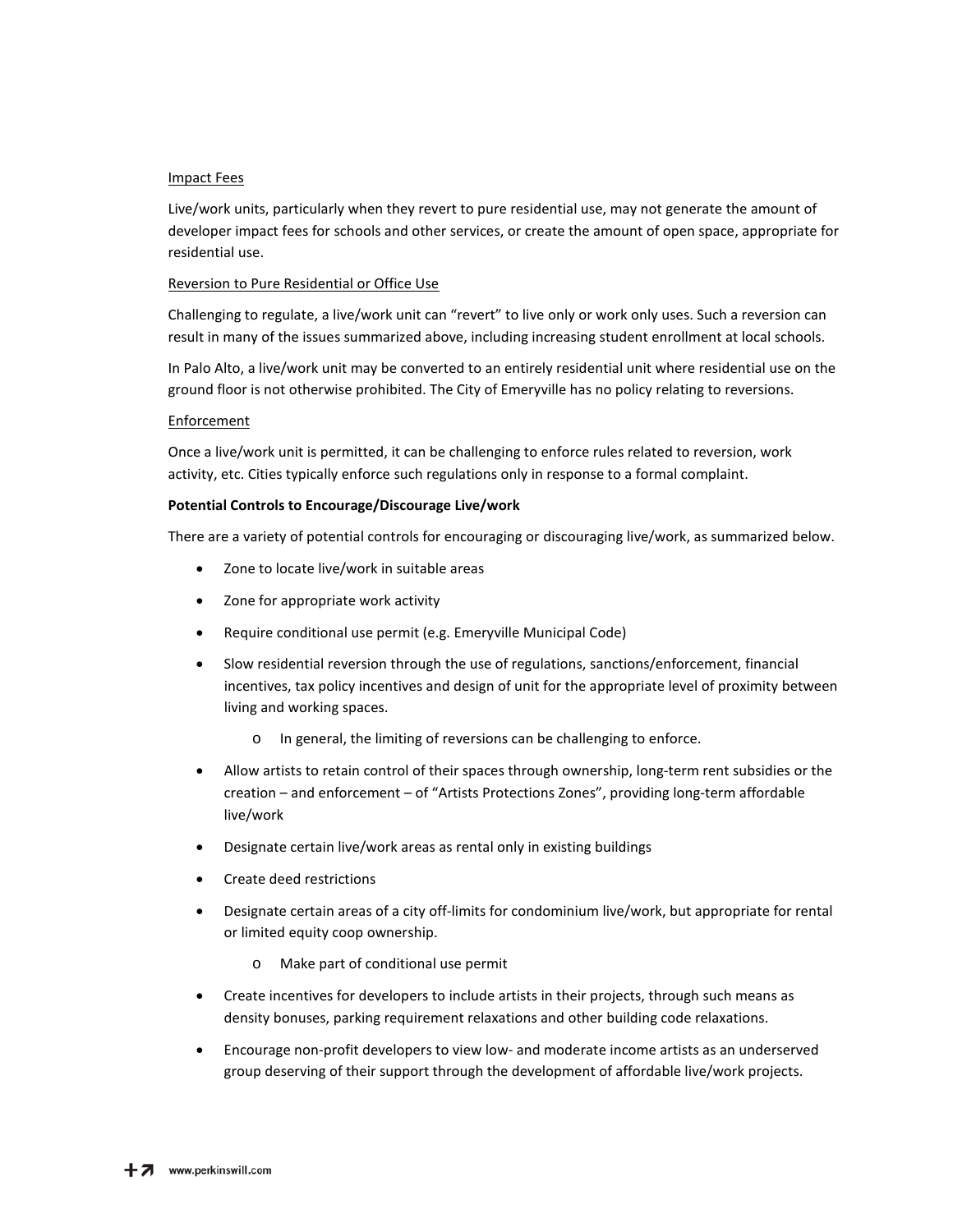#### **Sample Controls for the Design of Live/Work**

#### Emeryville Municipal Code – Selected Elements

- The floor area of each live/work unit shall be 750 SF minimum to 2,000 SF maximum
- Not more than 50% of the floor area for each live/work unit shall be devoted to living area
- Parking standard: 1.5 off-street spaces per unit or 1.5 off-street spaces per 1,000 net SF, whichever is greater
- Open space standard: 36 SF of private or common usable outdoor recreation or landscaped open space per live/work unit
- Work activity per the zoning district regulations of the district
- Preference for ground-floor commercial activity

# Palo Alto Pedestrian and transit Oriented Development (TOD) Combining District Regulations – Selected Elements

- The floor area of each live/work unit shall not exceed 2,500 SF
- Not less than 60% of the floor area for each live/work unit shall be devoted to living area
	- o Resident of the living space must be the owner/operator of the work area
- Work area shall be located on the ground floor, oriented to the street and provide at least one external entrance/exit separate from the living space
- Work activity may be used for office, retail, personal services, or handcrafted goods, but shall not be used for restaurants or cafes or for any businesses involving the storage or use of hazardous materials in excess of Title 15 of the Municipal Code.
	- o Maximum number of employees who do not reside within the unit is two.

#### References

- City of Emeryville Municipal Code
- City of Menlo Park Zoning Ordinance
- City of Palo Alto Municipal Code
- Diana Keena, Associate Planner, City of Emeryville, phone conversation, February 2012
- Joshua Switzky, Planner, City of San Francisco, phone conversation, February 2012
- The Live/Work Institute, Thomas Dolan Architecture[, http://www.live-work.com/lwi/](http://www.live-work.com/lwi/)
- cc: Menlo Park El Camino Real/Downtown Specific Plan – SA #498012.006